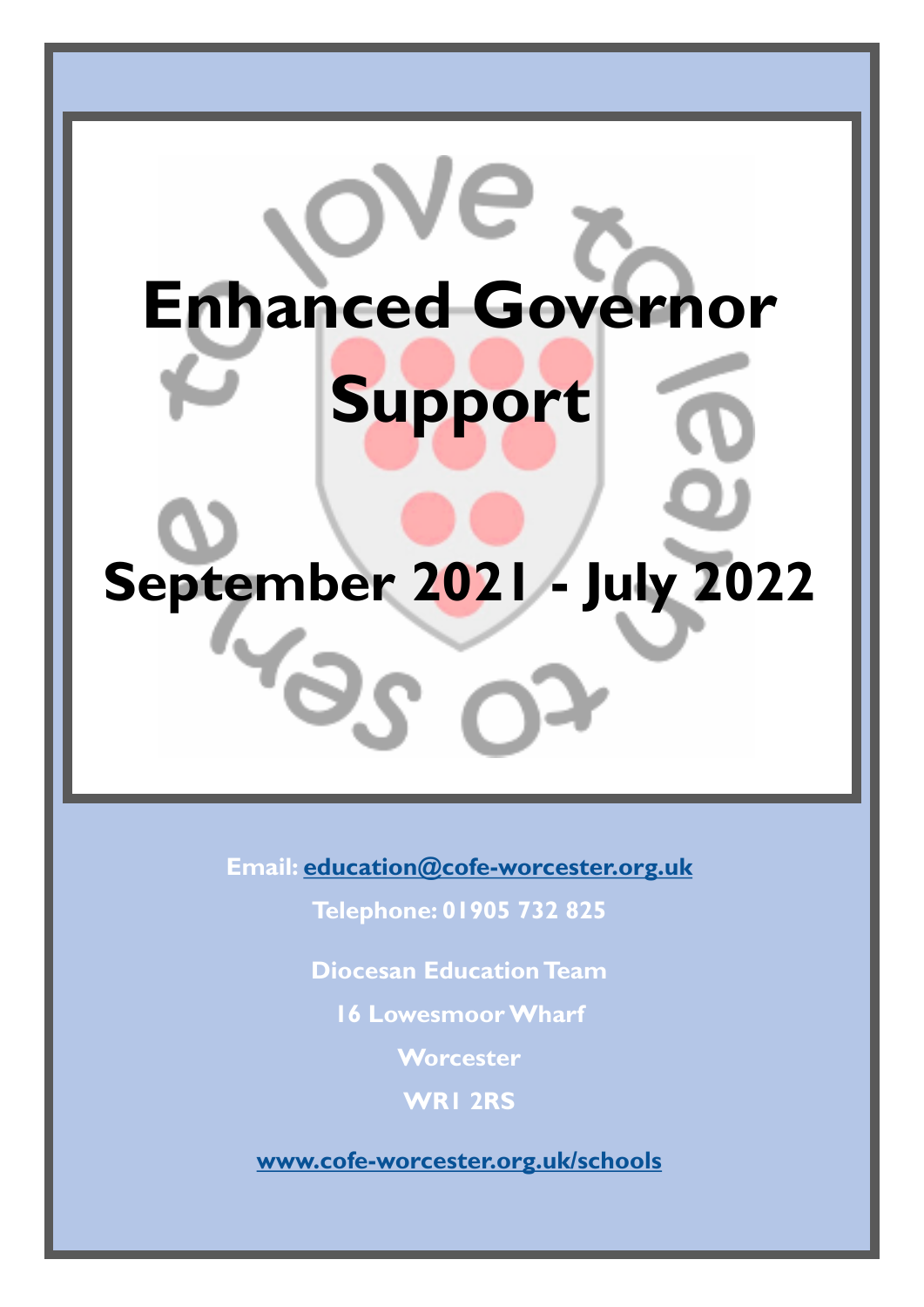## **Foreword from Gilly Maxim, Diocesan Governance Lead**

We are delighted to introduce you to our new Enhanced Governor Support offer. This has been designed to ensure schools receive the support they need for effective church school governance. The Education Team is deeply indebted to the numerous volunteers that serve our schools and our aim is to provide you with professional support and advice.

We believe that working collaboratively with our Diocesan Education Team will enable your school to benefit from:

- support that is implemented *with you,* not to you
- support to be an effective statutory body
- support in enabling you to aid and encourage aspiration in your school
- continued access to experienced education professionals.

We can provide bespoke support on the following topics:

| <b>Topic</b>                                                                                 | <b>Duration</b> | Cost    |
|----------------------------------------------------------------------------------------------|-----------------|---------|
| Introductory Session for New Headteachers and Ex-officios (clergy or lay)                    | 1.5 hours       | £45.00  |
| Governor Code of Conduct & Declarations of Interest                                          | I hour          | £30.00  |
| The Statutory Role and Responsibilities of Governors in a Church school                      | 1.5 hours       | £45.00  |
| Being an Effective Governing Board of a Church School for all Governors /<br><b>Trustees</b> | 2.5 hours       | £75.00  |
| Preparing for your School's Ofsted Inspection                                                | 2.5 hours       | £75.00  |
| Monitoring for Teaching and Learning                                                         | 2.5 hours       | £75.00  |
| Analyse School Performance (ASP) Training for Governors                                      | 2 hours         | £60.00  |
| Headteacher, Clerk and Chair Training - How the Roles Interrelate and<br>Differentiate       | 2.5 hours       | £75.00  |
| One-to-one Clerk Training                                                                    | 2 hours         | £60.00  |
| Diocesan Review of Governance                                                                | I day           | £450.00 |

Further information about each of these topics is included overleaf, however, if you have any additional questions, please do contact Laura Farmer on 01905 732825 and she will be delighted to discuss your requirements in greater detail.

For further training and support relevant to governors, please refer to our Training & Support SLA and our School Data Analysis & Statutory Compliance Workshops.

**Gilly Maxim Diocesan Governance Lead** 

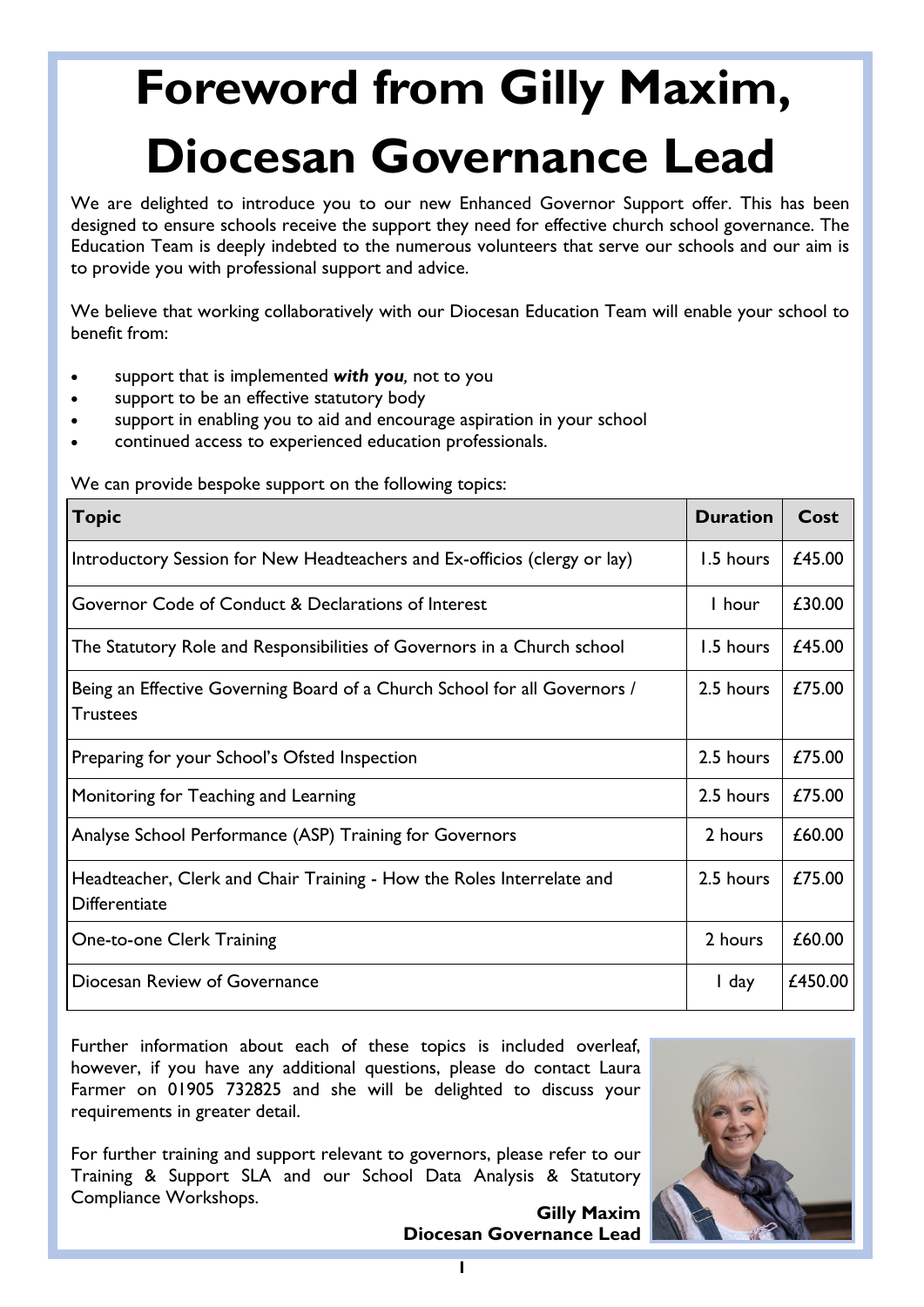### **Enhanced Governor Support**

#### **Introductory Session for New Headteachers and Ex-officios (Clergy or Lay)**

This workshop offers an opportunity for headteachers and ex-officios (clergy or lay) when either are new in post to develop their relationship in terms of governance and to explore opportunities for the school and church communities to work effectively together.

#### **Governor Code of Conduct & Declarations of Interest**

This workshop is particularly helpful for Chairs and Clerks in ensuring a transparent, compliant, effective and harmonious running of the Board. This will focus on the Governing Board's statutory function as outlined in the Governor Code of Conduct.

#### **The Statutory Role and Responsibilities of Governors in a Church School**

This bespoke workshop explores the collective and individual responsibilities of your Board and how to ensure the Board is effective and compliant. There will be a particular focus on the benefits of a school either adopting sub-committees, or applying individually delegated responsibilities.

#### **Being an Effective Governing Board of a Church School for all Governors / Trustees**

This workshop will help Governing Boards work effectively, by looking at the ways in which monitoring, reporting, challenge and policies are central to the strategic function of their role as a governor. Governing Boards might find this training particularly helpful following a Diocesan Review of Governance.

#### **Preparing for your School's Ofsted Inspection**

In this session governors will explore how they can, in readiness for inspection, evaluate and demonstrate their effectiveness in supporting and challenging school leaders. Governors will be provided with an update on the current inspection framework and discussions will focus on how in-school documentation can be prepared and developed to support conversations with inspectors. Exemplar questions, commonly asked by inspectors, will also be considered. This bespoke session can be prepared to reflect the specific needs of particular Governing Boards.

#### **Monitoring for Teaching and Learning**

A core function of the Governing Board is to monitor pupil progress and academic outcomes. This training will offer the tools to inform a focused monitoring visit, covering: the pre-visit meeting, the monitoring visit, the writing of the report and an invitation for challenge.

#### **Analyse School Performance (ASP) Training for Governors**

This workshop will help governors increase both their familiarity with Analyse School Performance (ASP) and their ability to analyse statutory school data using the Inspection Data Summary Report (IDSR) and the School Performance Summary Report. During this session, delegates will explore: the changing contextual information of the school and the performance-related data contained within the reports. We will also look at specific progress and attainment trends over a three-year period. Please be aware that due to Covid-19, currently, the IDSR still relates to 2019 data; however, the contextual data has been updated in-line with the 2020 census returns.

#### **Headteacher, Clerk and Chair Training - How the Roles Interrelate and Differentiate**

This workshop clarifies the roles, responsibilities and interrelationships of these three key positions within the context of your Governing Board.

#### **One-to-one Clerk Training**

This bespoke training has been developed to reflect the experience of the Clerk, the development of the Governing Board and the context of the school. This training covers all elements of the role of the Clerk, including as an administrator, an advisor to the Board and with regards to compliance.

#### **Diocesan Review of Governance**

This review is offered as support to improve and develop governance. It will help your Governing Board identify priorities for improvement, provide support on any further steps to take and highlight any additional training which might be useful to access. Two members of the diocesan team will review governor-related documentation from meetings, monitoring visits and the school's website. Over the course of a day, conversations will take place with each of the following: the Clerk, the headteacher, the Chair and two members of the Governing Board. Following the review, a detailed report will be written outlining the Board's strengths and recommending areas for improvements,  $e_{\kappa}$